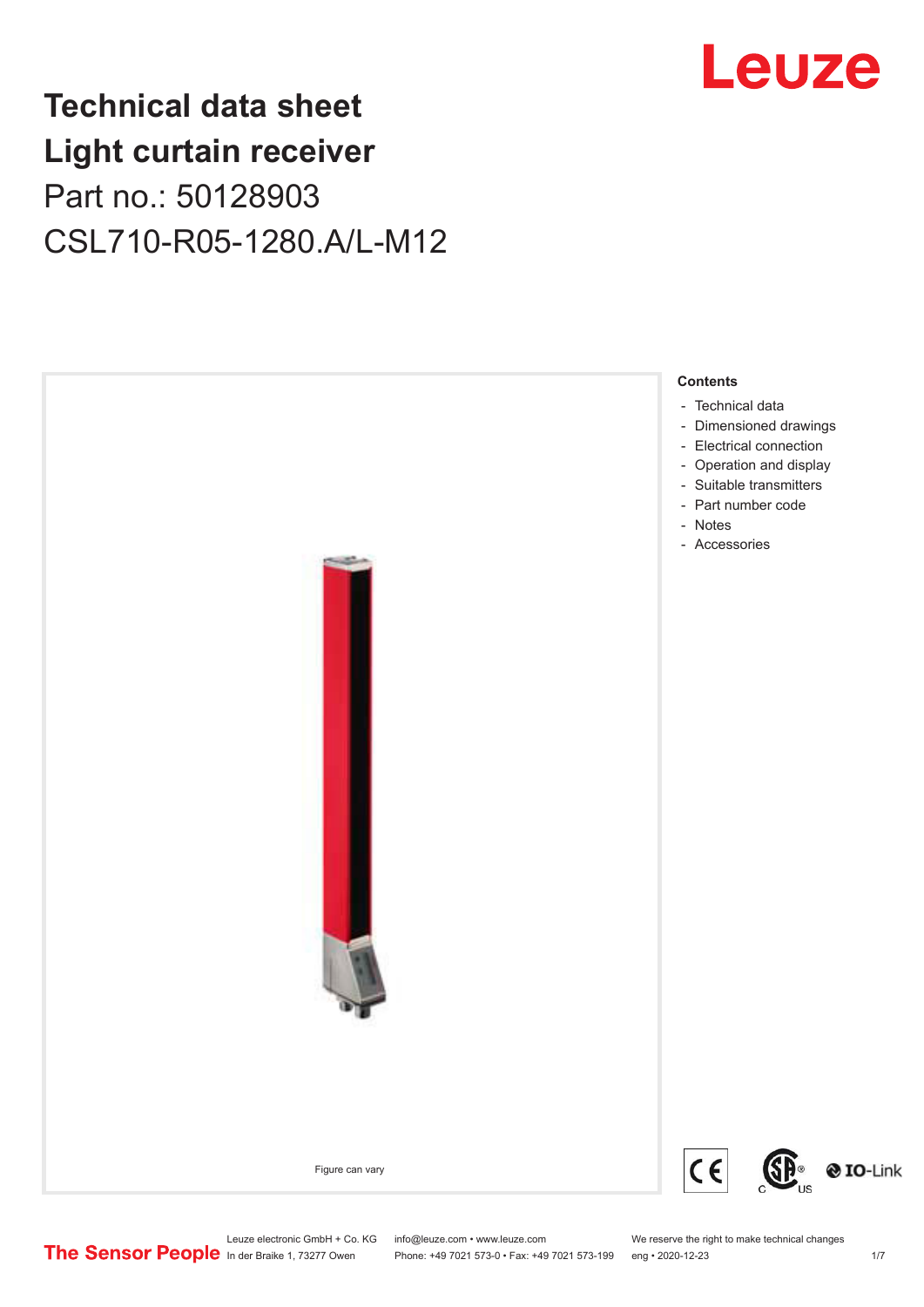## <span id="page-1-0"></span>**Technical data**

# Leuze

| <b>Basic data</b>                              |                                                                                                             |
|------------------------------------------------|-------------------------------------------------------------------------------------------------------------|
| <b>Series</b>                                  | 710                                                                                                         |
| <b>Operating principle</b>                     | Throughbeam principle                                                                                       |
| Device type                                    | Receiver                                                                                                    |
| <b>Contains</b>                                | 2x BT-NC sliding block                                                                                      |
| <b>Application</b>                             | Precise object detection                                                                                    |
| <b>Special version</b>                         |                                                                                                             |
| <b>Special version</b>                         | Crossed-beam scanning                                                                                       |
|                                                | Diagonal-beam scanning                                                                                      |
|                                                | Parallel-beam scanning                                                                                      |
| <b>Optical data</b>                            |                                                                                                             |
| <b>Operating range</b>                         | Guaranteed operating range                                                                                  |
| <b>Operating range</b>                         | 0.13.5m                                                                                                     |
| <b>Operating range limit</b>                   | Typical operating range                                                                                     |
| <b>Operating range limit</b>                   | 0.14.5m                                                                                                     |
|                                                |                                                                                                             |
| <b>Measurement field length</b>                | 1,280 mm                                                                                                    |
| <b>Number of beams</b>                         | 256 Piece(s)                                                                                                |
| <b>Beam spacing</b>                            | 5 <sub>mm</sub>                                                                                             |
| <b>Measurement data</b>                        |                                                                                                             |
| Minimum object diameter                        | $10 \text{ mm}$                                                                                             |
| <b>Electrical data</b>                         |                                                                                                             |
| <b>Protective circuit</b>                      | Polarity reversal protection                                                                                |
|                                                | Short circuit protected                                                                                     |
|                                                | <b>Transient protection</b>                                                                                 |
|                                                |                                                                                                             |
| Performance data                               |                                                                                                             |
| Supply voltage U <sub>R</sub>                  | 18  30 V, DC                                                                                                |
| <b>Residual ripple</b>                         | 0  15 %, From U <sub>B</sub>                                                                                |
| <b>Open-circuit current</b>                    | 0  270 mA, The specified values refer<br>to the entire package consisting of trans-<br>mitter and receiver. |
| Inputs/outputs selectable                      |                                                                                                             |
| Output current, max.                           | 100 mA                                                                                                      |
| Input resistance                               | $6,000 \Omega$                                                                                              |
| Number of inputs/outputs selectable 4 Piece(s) |                                                                                                             |
| Voltage type, outputs                          | DC                                                                                                          |
| Switching voltage, outputs                     | Typ. $U_R / 0 V$                                                                                            |
| Voltage type, inputs                           | DC                                                                                                          |
| Switching voltage, inputs                      | high: $\geq 6V$                                                                                             |
|                                                | low: $\leq 4V$                                                                                              |
|                                                |                                                                                                             |
| Input/output 1                                 |                                                                                                             |
| Activation/disable delay                       | 01ms                                                                                                        |
| <b>Timing</b>                                  |                                                                                                             |
| <b>Readiness delay</b>                         | 400 ms                                                                                                      |
| <b>Cycle time</b>                              | 8.08 ms                                                                                                     |
| Response time per beam                         | $30 \mu s$                                                                                                  |
|                                                |                                                                                                             |
| <b>Interface</b>                               |                                                                                                             |
| Type                                           | IO-Link                                                                                                     |

| IO-Link                      |                              |
|------------------------------|------------------------------|
| <b>COM</b> mode              | COM <sub>2</sub>             |
|                              | COM3                         |
| Specification                | V1.0.1                       |
|                              | V1.1                         |
| Min. cycle time              | $COM2 = 2.3$ ms              |
| <b>Service interface</b>     |                              |
| Type                         | IO-Link                      |
|                              |                              |
| <b>IO-Link</b>               |                              |
| <b>Function</b>              | Configuration via software   |
|                              | Service                      |
| <b>Connection</b>            |                              |
| <b>Number of connections</b> | 2 Piece(s)                   |
| Plug outlet                  | Axial                        |
|                              |                              |
| <b>Connection 1</b>          |                              |
| <b>Function</b>              | Configuration interface      |
|                              | Signal IN                    |
|                              | Signal OUT                   |
| Type of connection           | Voltage supply<br>Connector  |
| <b>Thread size</b>           | M12                          |
| Type                         | Male                         |
| <b>Material</b>              | Metal                        |
| No. of pins                  | 8-pin                        |
| Encoding                     | A-coded                      |
|                              |                              |
| <b>Connection 2</b>          |                              |
| <b>Function</b>              | Connection to transmitter    |
| Type of connection           | Connector                    |
| <b>Thread size</b>           | M <sub>12</sub>              |
| Type                         | Female                       |
| <b>Material</b>              | Metal                        |
| No. of pins                  | 5 -pin                       |
| Encoding                     | A-coded                      |
| <b>Mechanical data</b>       |                              |
| Design                       | Cubic                        |
| Dimension (W x H x L)        | 29 mm x 54.8 mm x 1,353 mm   |
| <b>Housing material</b>      | Metal                        |
| <b>Metal housing</b>         | Aluminum                     |
| Lens cover material          | Plastic / PMMA               |
| Net weight                   | 1,400q                       |
| <b>Housing color</b>         | Red                          |
| Type of fastening            | Groove mounting              |
|                              | Via optional mounting device |
| <b>Operation and display</b> |                              |
| Type of display              | LED                          |
|                              | OLED display                 |
| <b>Number of LEDs</b>        | 2 Piece(s)                   |
| Type of configuration        | Software                     |
|                              | Teach-in                     |
| <b>Operational controls</b>  | Membrane keyboard            |
|                              |                              |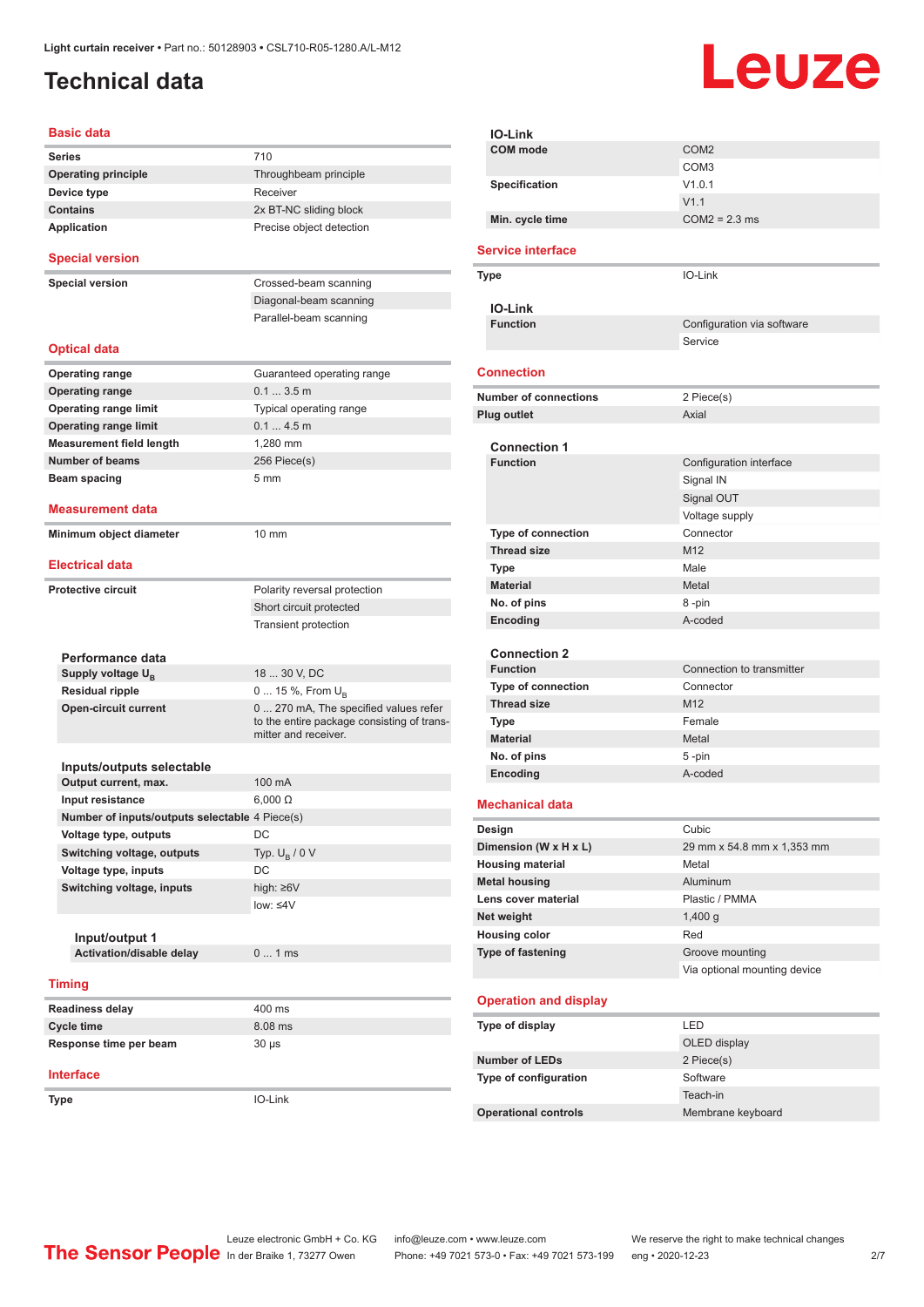## **Technical data**

## Leuze

#### **Environmental data**

| Ambient temperature, operation | $-30$ 60 °C    |  |
|--------------------------------|----------------|--|
| Ambient temperature, storage   | $-40$ 70 °C    |  |
| <b>Certifications</b>          |                |  |
| Degree of protection           | IP 65          |  |
| <b>Protection class</b>        | $\mathbf{III}$ |  |
| <b>Certifications</b>          | c CSA US       |  |
| <b>Standards applied</b>       | IEC 60947-5-2  |  |

#### **Classification**

| <b>Customs tariff number</b> | 90314990 |
|------------------------------|----------|
| eCl@ss 5.1.4                 | 27270910 |
| eCl@ss 8.0                   | 27270910 |
| eCl@ss 9.0                   | 27270910 |
| eCl@ss 10.0                  | 27270910 |
| eCl@ss 11.0                  | 27270910 |
| <b>ETIM 5.0</b>              | EC002549 |
| <b>ETIM 6.0</b>              | EC002549 |
| <b>ETIM 7.0</b>              | EC002549 |
|                              |          |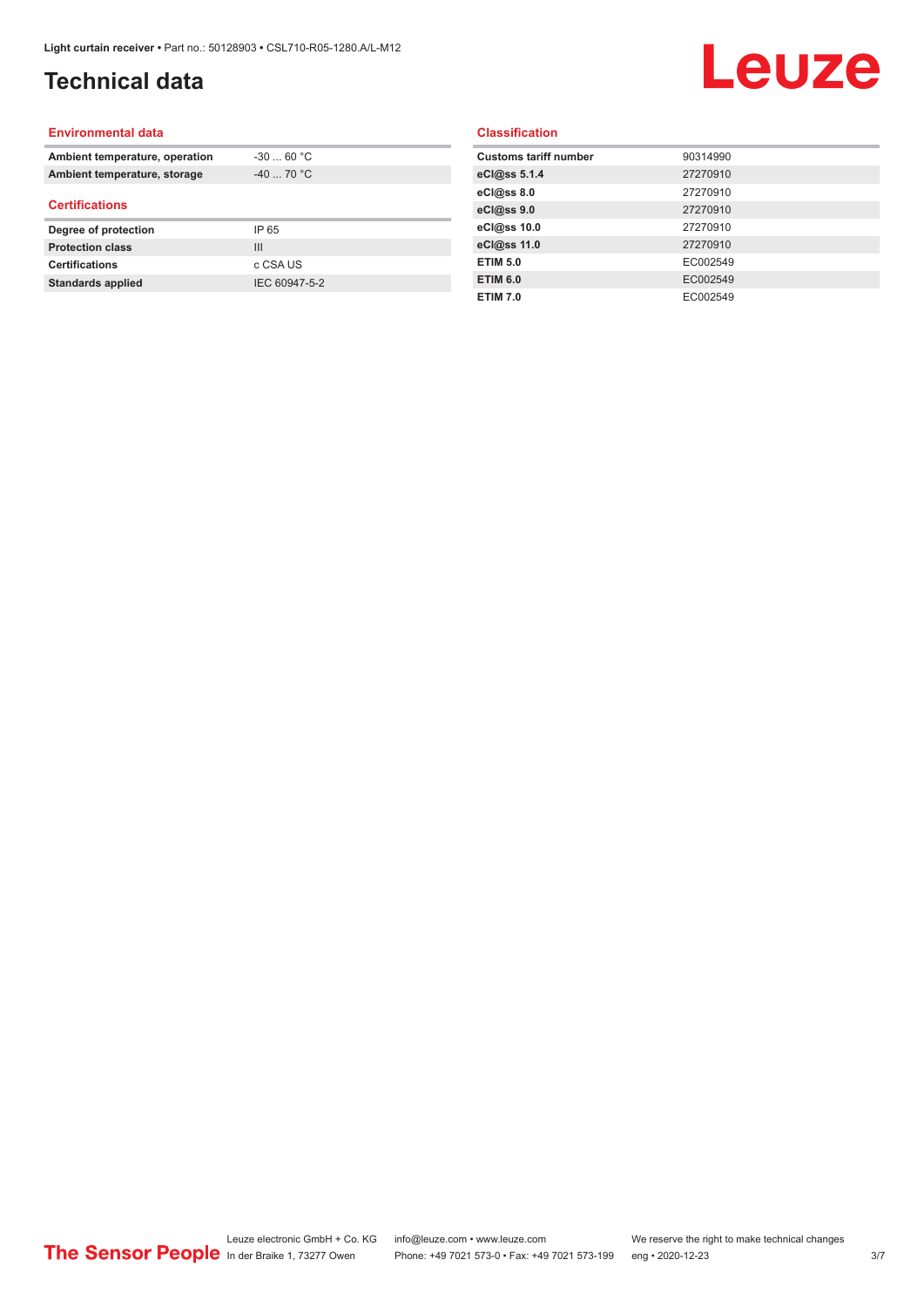## <span id="page-3-0"></span>**Dimensioned drawings**

All dimensions in millimeters



- A Beam spacing 5 mm
- B Measurement field length 1280 mm
- F M6 thread
- G Fastening groove
- L Profile length 1288 mm
- T Transmitter
- R Receiver
- Y





A PWR / SW IN / OUT

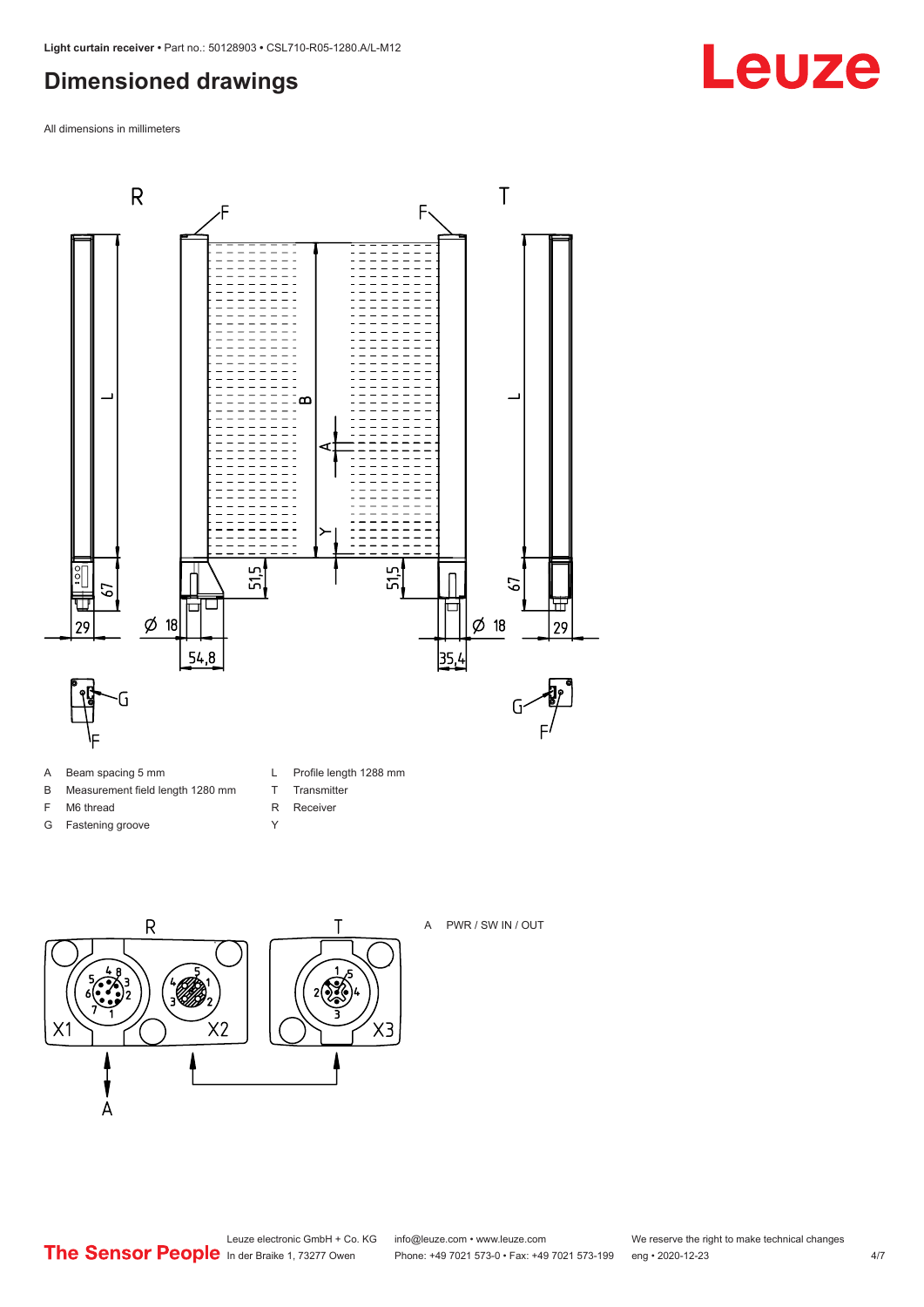### <span id="page-4-0"></span>**Electrical connection**

#### **Connection 1**

| <b>Function</b>    | Configuration interface |
|--------------------|-------------------------|
|                    | Signal IN               |
|                    | Signal OUT              |
|                    | Voltage supply          |
| Type of connection | Connector               |
| <b>Thread size</b> | M12                     |
| <b>Type</b>        | Male                    |
| <b>Material</b>    | Metal                   |
| No. of pins        | 8-pin                   |
| Encoding           | A-coded                 |

#### **Pin Pin assignment**

|                | $V +$           |
|----------------|-----------------|
| $\overline{2}$ | IO <sub>1</sub> |
| 3              | GND             |
| 4              | IO-Link         |
| 5              | IO <sub>2</sub> |
| 6              | IO3             |
|                | IO <sub>4</sub> |
| 8              | <b>GND</b>      |

#### **Connection 2**

| <b>Function</b>    | Connection to transmitter |
|--------------------|---------------------------|
| Type of connection | Connector                 |
| <b>Thread size</b> | M12                       |
| <b>Type</b>        | Female                    |
| <b>Material</b>    | Metal                     |
| No. of pins        | $5 - pin$                 |
| Encoding           | A-coded                   |

#### **Pin Pin assignment**

## **Operation and display**

| <b>LED</b>     | Display                  | <b>Meaning</b>                         |
|----------------|--------------------------|----------------------------------------|
|                | Green, continuous light  | Operational readiness                  |
|                | Green, flashing          | Teach / error                          |
| $\overline{2}$ | Yellow, continuous light | Light path free, with function reserve |
|                | Yellow, flashing         | No function reserve                    |
|                | Off                      | Object detected                        |





3

2

4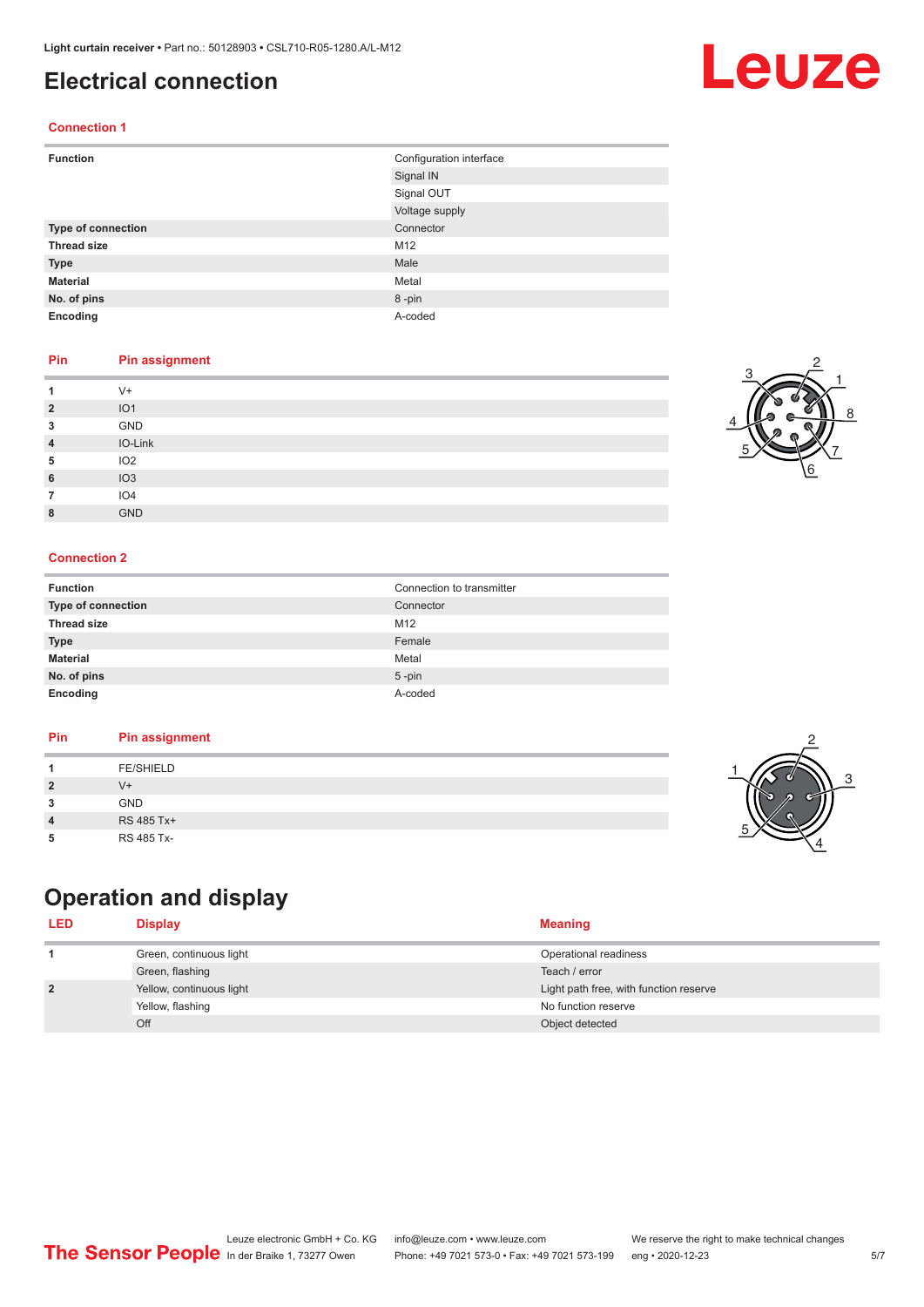### <span id="page-5-0"></span>**Suitable transmitters**

## Leuze

|  | Part no. | <b>Designation</b>        | <b>Article</b>               | <b>Description</b>                                                                                                                                                                                      |
|--|----------|---------------------------|------------------------------|---------------------------------------------------------------------------------------------------------------------------------------------------------------------------------------------------------|
|  | 50128991 | CSL710-T05-1280.A-<br>M12 | Light curtain<br>transmitter | Application: Precise object detection<br>Special version: Parallel-beam scanning, Crossed-beam scanning, Diagonal-<br>beam scanning<br>Operating range: 0.1  3.5 m<br>Connection: Connector, M12, 5-pin |

### **Part number code**

Part designation: **CSL710-XYY-ZZZZ.A/B-CCC**

| <b>CSL710</b>             | <b>Operating principle</b><br>CSL: switching light curtain of the 710 series               |
|---------------------------|--------------------------------------------------------------------------------------------|
| $\boldsymbol{\mathsf{X}}$ | <b>Function classes</b><br>T: transmitter<br>R: receiver                                   |
| YY                        | <b>Beam spacing</b><br>$05:5 \, \text{mm}$<br>$10:10 \, \text{mm}$<br>20:20 mm<br>40:40 mm |
| <b>ZZZZ</b>               | Measurement field length [mm], dependent on beam spacing<br>Value, see technical data      |
| Α                         | Equipment<br>A: connector outlet, axial                                                    |
| B                         | Interface<br>L: IO-Link                                                                    |
| <b>CCC</b>                | <b>Electrical connection</b><br>M12: M12 connector                                         |

| <b>Note</b>                                                                                       |
|---------------------------------------------------------------------------------------------------|
| Vector A list with all available device types can be found on the Leuze website at www.leuze.com. |

## **Notes**

| <b>Observe intended use!</b>                                                                                                                                                                                                     |
|----------------------------------------------------------------------------------------------------------------------------------------------------------------------------------------------------------------------------------|
| $\%$ This product is not a safety sensor and is not intended as personnel protection.<br>$\%$ The product may only be put into operation by competent persons.<br>$\%$ Only use the product in accordance with its intended use. |

|  | <b>For UL applications:</b>                                                                                                                                                                                                                                                                   |
|--|-----------------------------------------------------------------------------------------------------------------------------------------------------------------------------------------------------------------------------------------------------------------------------------------------|
|  | $\%$ For UL applications, use is only permitted in Class 2 circuits in accordance with the NEC (National Electric Code).<br>These proximity switches shall be used with UL Listed Cable assemblies rated 30V, 0.5A min, in the field installation, or equivalent (categories: CYJV/<br>$\phi$ |
|  | CYJV7 or PVVA/PVVA7)                                                                                                                                                                                                                                                                          |